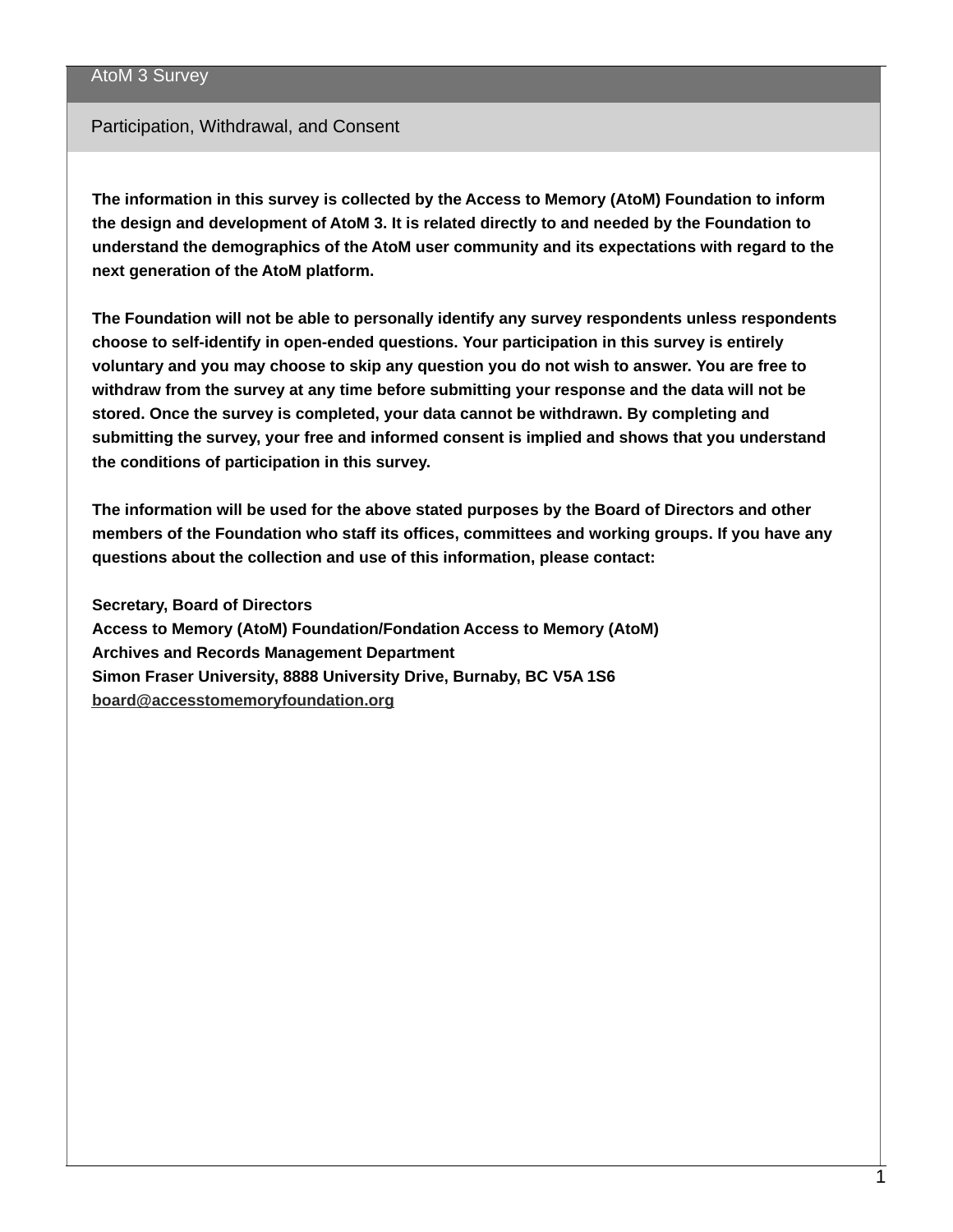## Background

#### 1. I am responding:

- On behalf of an institutional member of the AtoM Foundation
- On behalf of an institution (non-member)
- As an individual member of the AtoM Foundation
- As an individual working in an archives (non-member)
- As an individual using archives
- On behalf of a software development company
- As an individual working with a software development company
- Other (please specify)

#### 2. What type of institution do you represent or work at?

#### 3. Where is your institution located?

| State/Province/Region |
|-----------------------|
|-----------------------|

#### 4. Is your institution currently using AtoM?

- Yes, an AtoM instance for our institution
	- Yes, as a member of a regional or other consortium
- Yes, through development support activities
- No

Yes, both (a) and (b)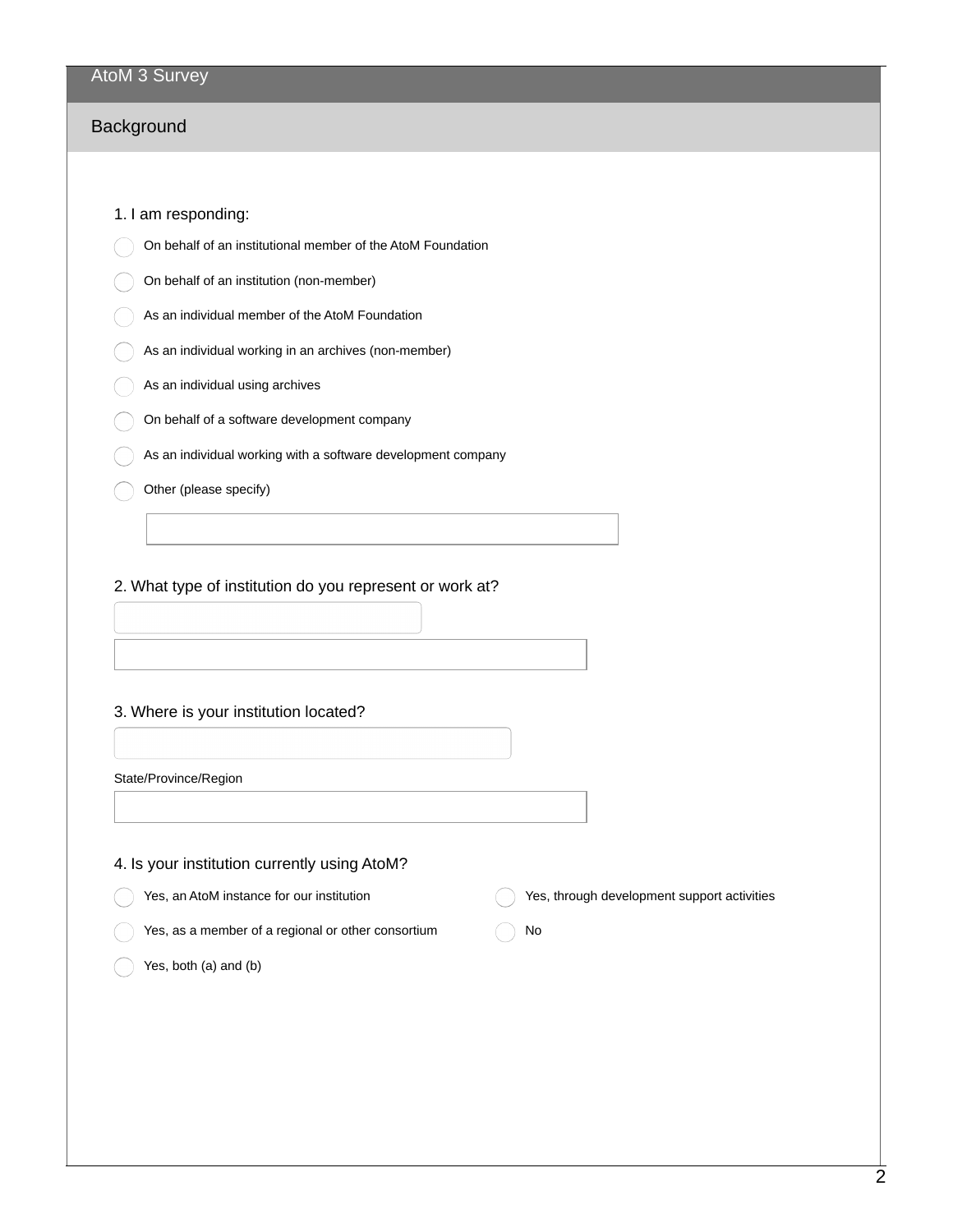| AtoM 3 Survey                                                                   |
|---------------------------------------------------------------------------------|
| Background                                                                      |
|                                                                                 |
| 5. If YES, how many staff or volunteers at your institution regularly use AtoM? |
| $\mathbf{1}$                                                                    |
| $2 - 5$                                                                         |

- 6-10  $(\ )$
- 11 or more  $\bigcirc$

6. What version of AtoM are you currently using?

| AtoM 1.* (ICA-AtoM) |  |
|---------------------|--|
|---------------------|--|

- AtoM 2.\*
- Both
- Uncertain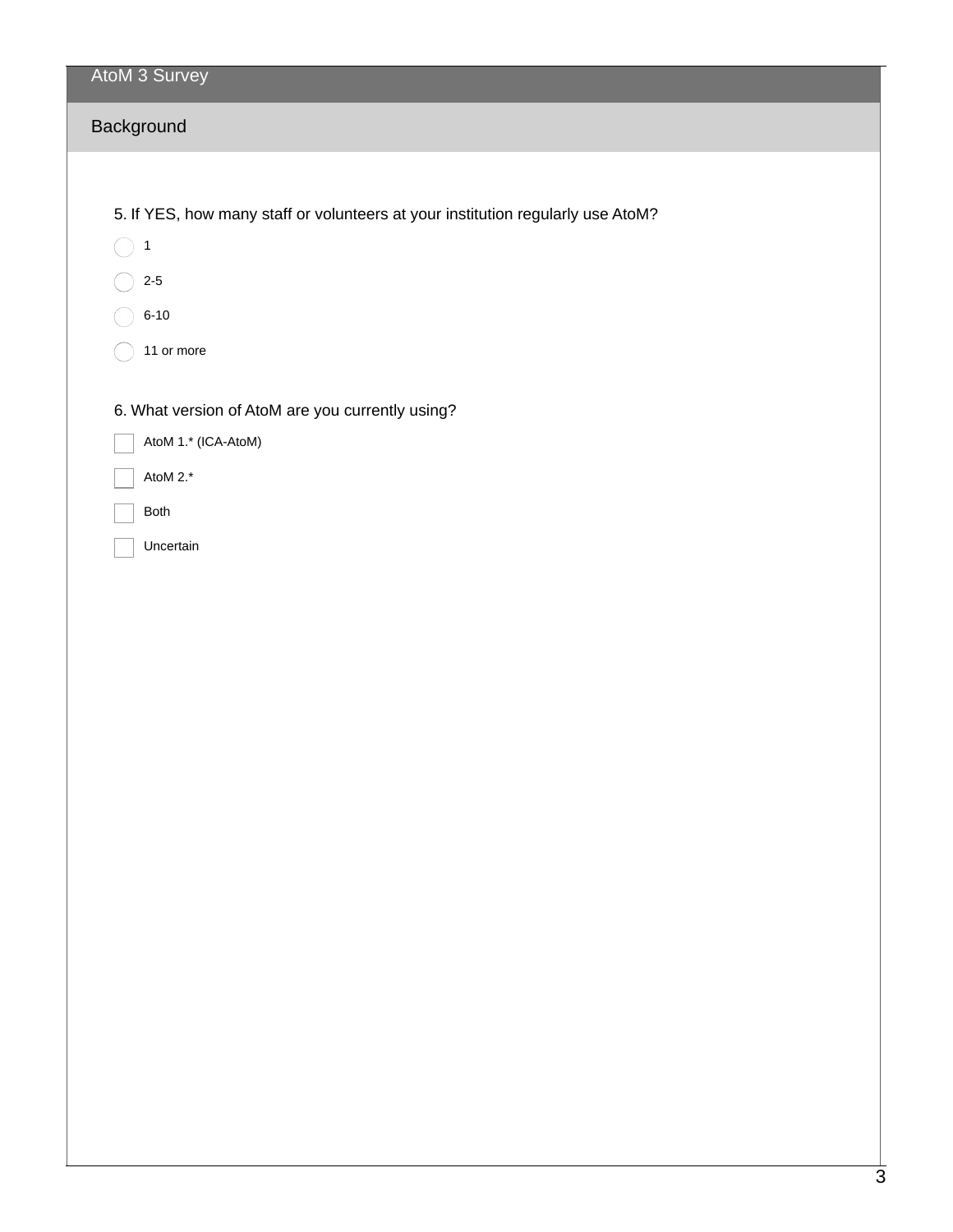# **Background**

7. If NO, why are you not using AtoM? (Select all that apply)

Using another database

Data migration too difficult

Don't have enough IT support

Institution unable to support open-source software

Other (please specify)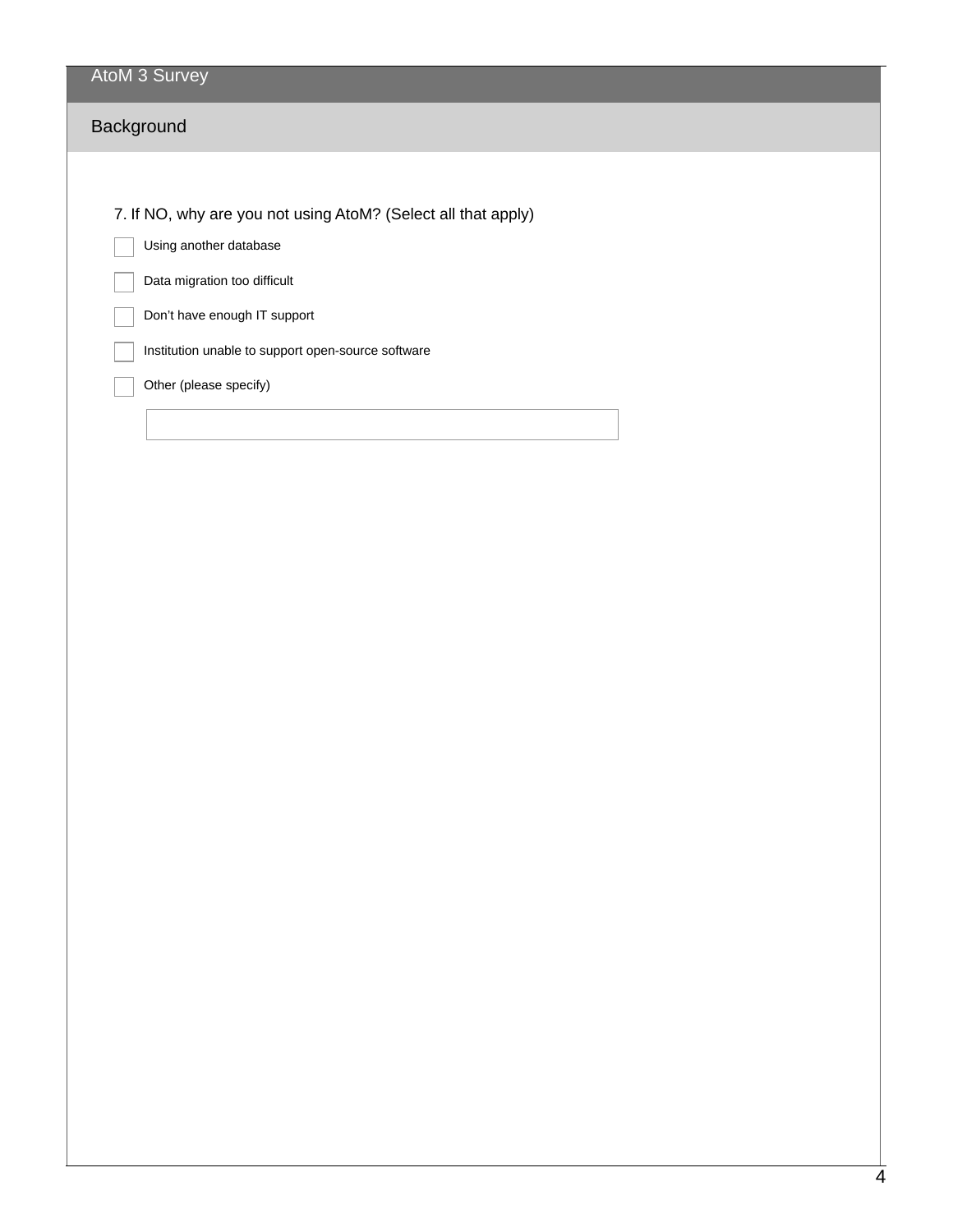## Design Principles

8. Do you consider the development of AtoM 3 a priority?

Yes

No

Please explain:

9. In your opinion, what are AtoM's current strengths?

10. In your opinion, what are AtoM's current weaknesses?

11. Please categorize the following design principles for possible inclusion in AtoM 3. This list is primarily drawn from the Proof of Concept [document](https://accesstomemoryfoundation.org/development/)

|                                                                                                                                                                                                                                                            | Critical | Important | Nice to have | Not needed |
|------------------------------------------------------------------------------------------------------------------------------------------------------------------------------------------------------------------------------------------------------------|----------|-----------|--------------|------------|
| <b>Standards based: the</b><br>ability to create archival<br>descriptions using<br>templates based on the<br>ICA's descriptive<br>standards and additional<br>standards such as the<br>Canadian Rules for<br>Archival Description,<br>Dublin Core and MODS |          |           |              |            |
| Web based: all end<br>users need is a web<br>browser and an internet<br>connection, meaning<br>they can access and edit<br>their site from any<br>computer                                                                                                 |          |           |              |            |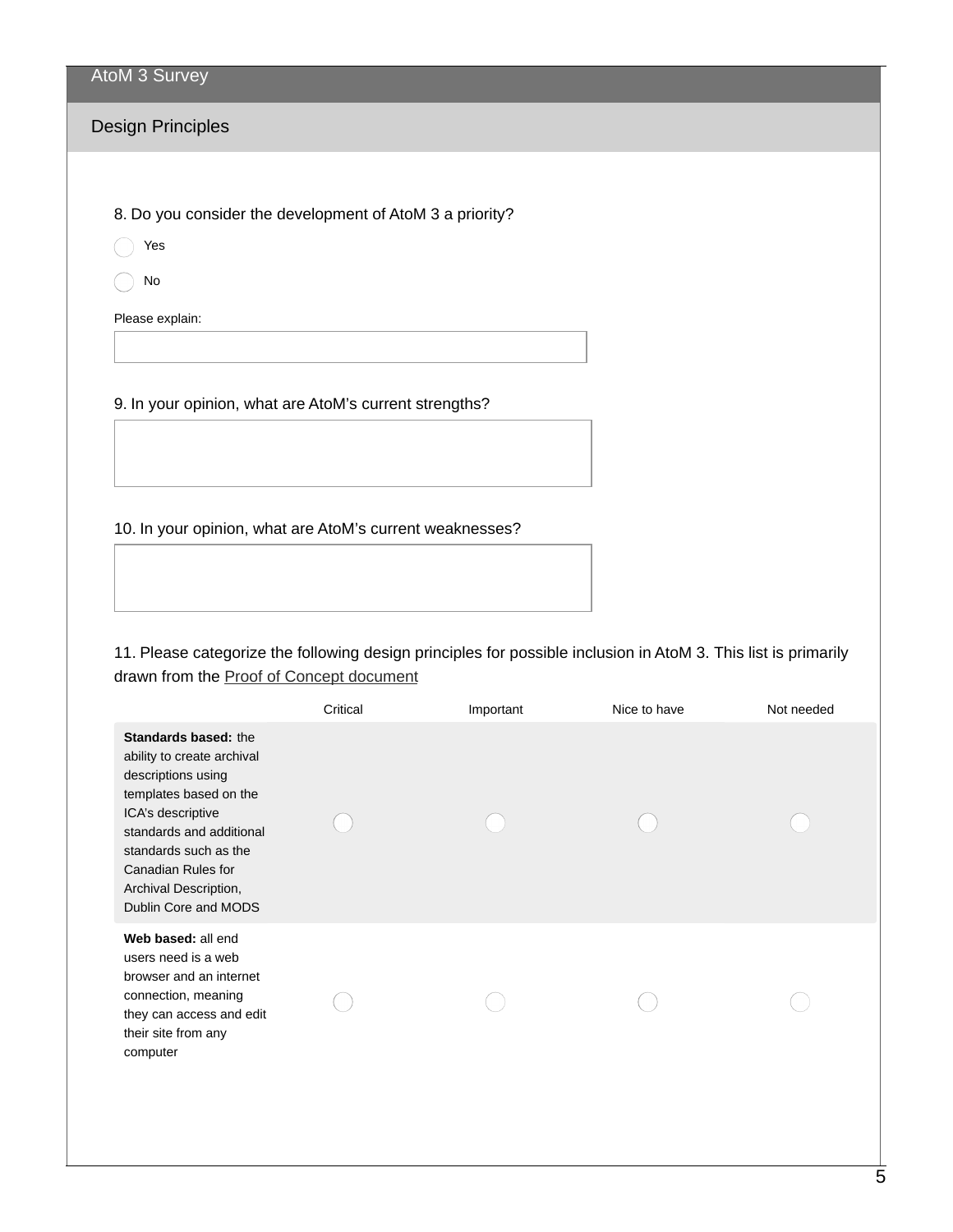|                                                                                                                                                                            | Critical | Important | Nice to have | Not needed |
|----------------------------------------------------------------------------------------------------------------------------------------------------------------------------|----------|-----------|--------------|------------|
| Digital object display<br>within the context of<br>descriptive metadata -<br>the user can navigate<br>from thumbnail to<br>reference display to<br>download (if permitted) |          |           |              |            |
| Editable hierarchical<br>taxonomies                                                                                                                                        |          |           |              |            |
| Multilingual: ability to<br>coordinate community<br>translations for each<br>release; ability to<br>translate both content<br>and user interface<br>elements               |          |           |              |            |
| Configurable: many<br>user interface elements<br>can easily be modified<br>(user interface labels,<br>menus, controlled<br>terms)                                          |          |           |              |            |
| <b>Hierarchical display:</b><br>the ability to generate<br>and navigate a full-width<br>treeview of archival<br>descriptions                                               |          |           |              |            |
| Ability to create custom<br>themes                                                                                                                                         |          |           |              |            |
| Ability to create<br>accession records and<br>link archival descriptions<br>to them                                                                                        |          |           |              |            |
| Ability to separate<br>description and actor<br>records and to embed<br>relevant actor<br>information in archival<br>descriptions                                          |          |           |              |            |
| Ability to support<br>multiple repositories                                                                                                                                |          |           |              |            |
| Ability to bulk import<br>and export<br>descriptions, authorities<br>and repository records in<br>XML or CSV formats via<br>the user interface                             |          |           |              |            |
| <b>Linked Data support</b>                                                                                                                                                 |          |           |              |            |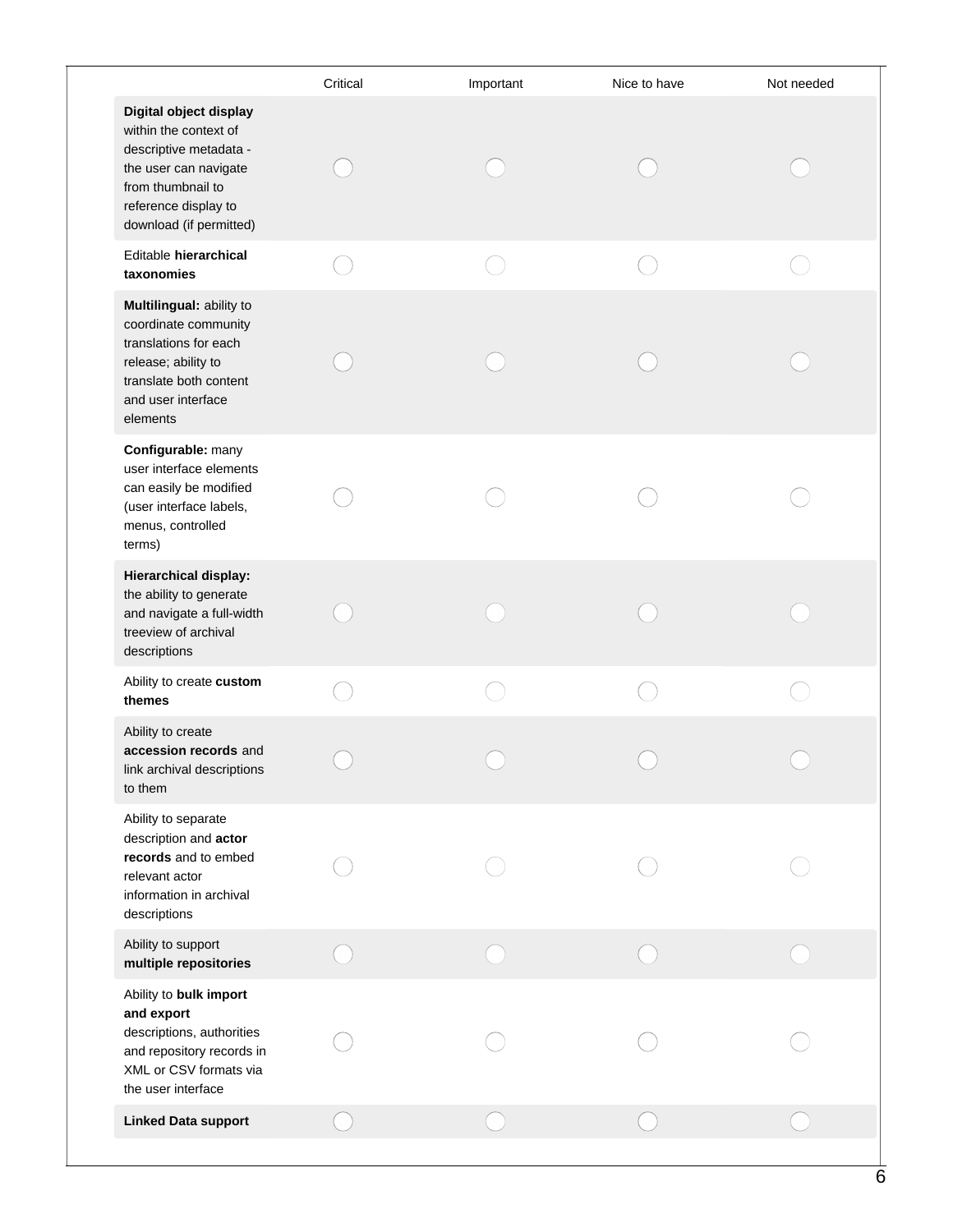| If you ranked "Other" in the answers above, please specify the feature:<br>12. Please provide any other comments about AtoM 3 design principles. |               |                                                      |
|--------------------------------------------------------------------------------------------------------------------------------------------------|---------------|------------------------------------------------------|
|                                                                                                                                                  |               | I consider myself an                                 |
| Vaguely familiar<br>Familiar                                                                                                                     | Very familiar | expert                                               |
|                                                                                                                                                  |               | 13. Rate how familiar you are with Linked Open Data? |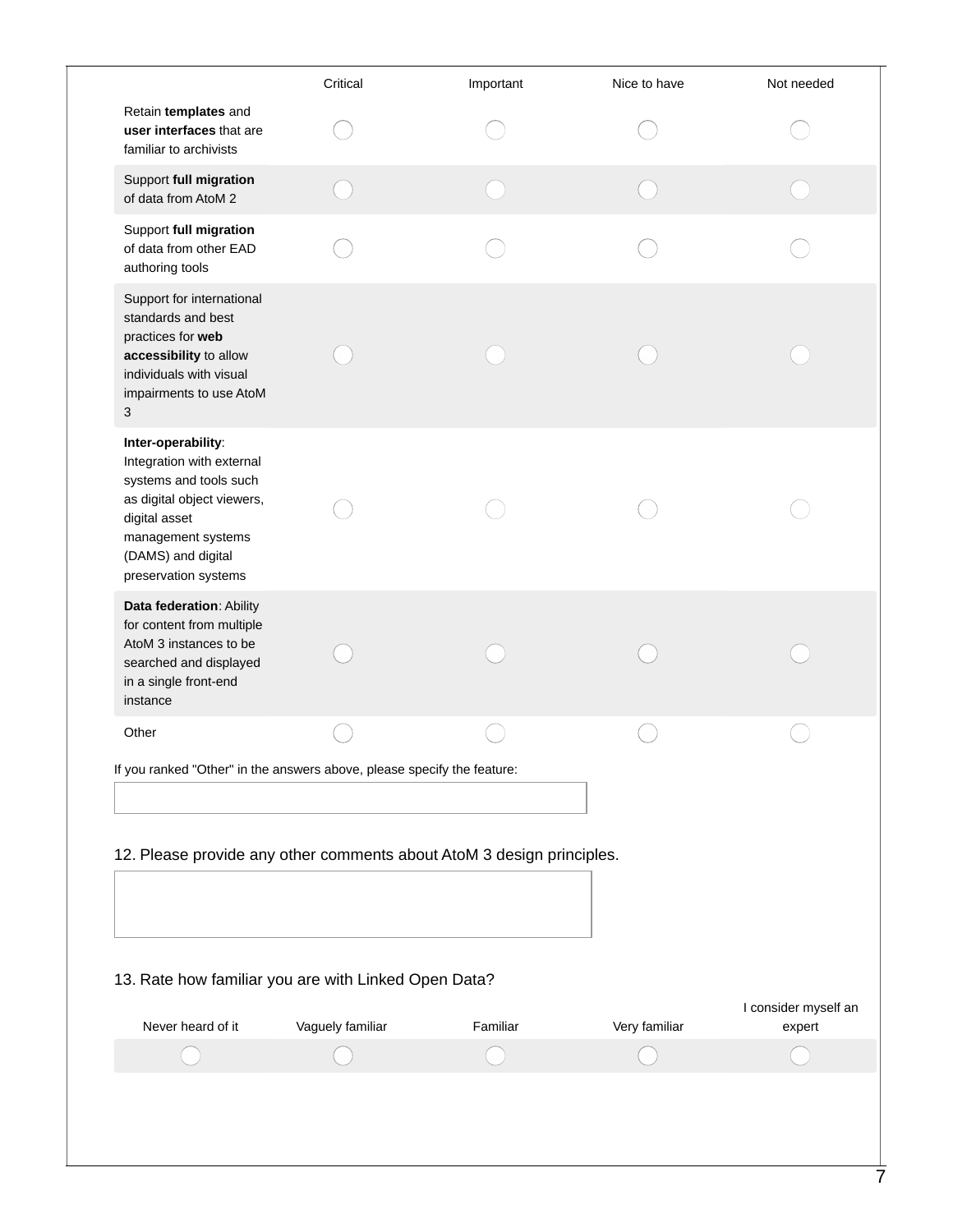14. Please provide any comments about AtoM 3 supporting Linked Data.

15. Please provide comments about the AtoM 3 Proof of Concept [Proposal](https://accesstomemoryfoundation.org/development/) submitted to the AtoM Foundation by a group of like-minded organizations interested in supporting and developing open-source software.